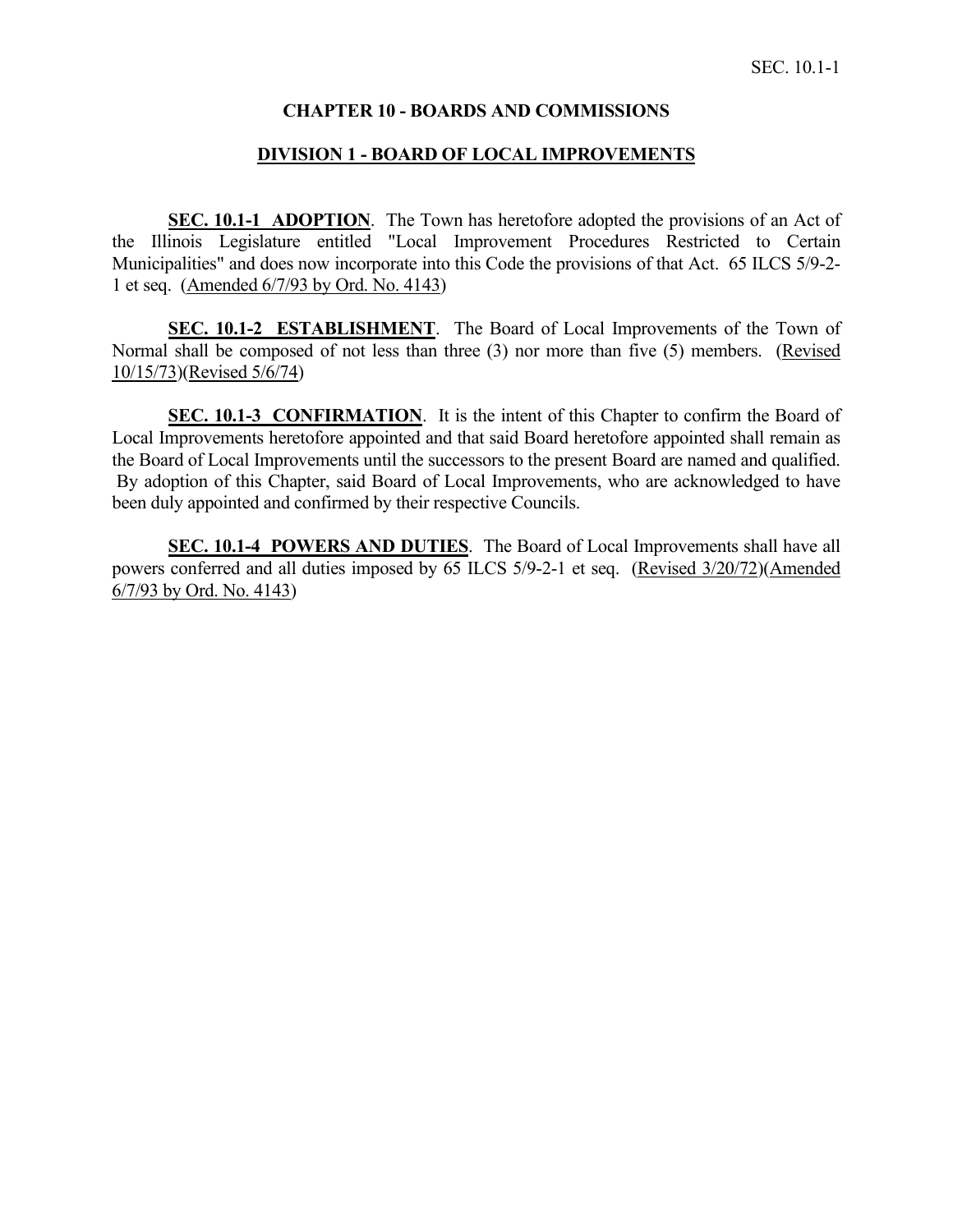## **DIVISION 2 - HUMAN RELATIONS COMMISSION**

**SEC. 10.2-1 ESTABLISHMENT**. A Human Relations Commission is hereby reestablished with the following purposes:

- A. To foster and promote better understanding and relations between all persons in Normal, Illinois, to the end that our constitutional rights and heritages may be more fully realized by all.
- B. To promote actively better conditions among all persons with respect to housing, employment, recreation, health, and other services which enhance the quality of life.
- C. To strive for community-wide coordination and cooperation using available resources and constructive means to achieve the economic and social well-being of all persons in the community.
- D. To provide educational opportunities and advice to citizens and public officials in their endeavors to keep peace and good order.
- E. To encourage participation by various persons who share these purposes.
- F. To achieve these ends by means of education, consultation, and cooperative planning.
- G. To protect the human and civil rights of all citizens and endeavor to "make whole" those persons who are illegally wronged of their rights, as set forth in this Division.

**SEC. 10.2-2 COMPOSITION**. The Mayor, with the consent of the Council, shall make appointments to the Human Relations Commission that reflect a diversity of backgrounds within the community protected by this Ordinance. The Commission shall consist of seven (7) members, one of whom shall be the currently serving Vice President of the Illinois State University Student Government Association, or that person's designee; the other six of whom shall be appointed for four-year terms in the manner provided in SEC. 10.6-1 of this Code, provided, however, two of the initial six appointments shall be appointed for two-year terms, two for three-year terms, and two for four-year terms. The Commission shall elect its own officers. The City Manager of the Town of Normal shall appoint a member of the Town's professional staff to serve as staff liaison to the Commission and to assist the Commission as deemed appropriate in consultation with the City Manager. (Amended 9/7/93 by Ord. No. 4166)(Amended 11/20/06 by Ord. No. 5099)

**SEC. 10.2-3 DUTIES AND RESPONSIBILITIES**. The Commission shall discharge the duties and responsibilities found in this Division and Chapter 24 of the Town of Normal Municipal Code. In addition to these and any other duties and responsibilities which are presently or will be legally prescribed for the Commission, the Commission will undertake such activities that will promote the purposes set forth in SEC. 10.2-1, including the adoption of rules of procedures, regulations or bylaws deemed necessary to conduct its meetings, public hearings, and general operations, in order to carry out the purposes or provisions of this Ordinance. (Amended 12/6/99 by Ord. No. 4636)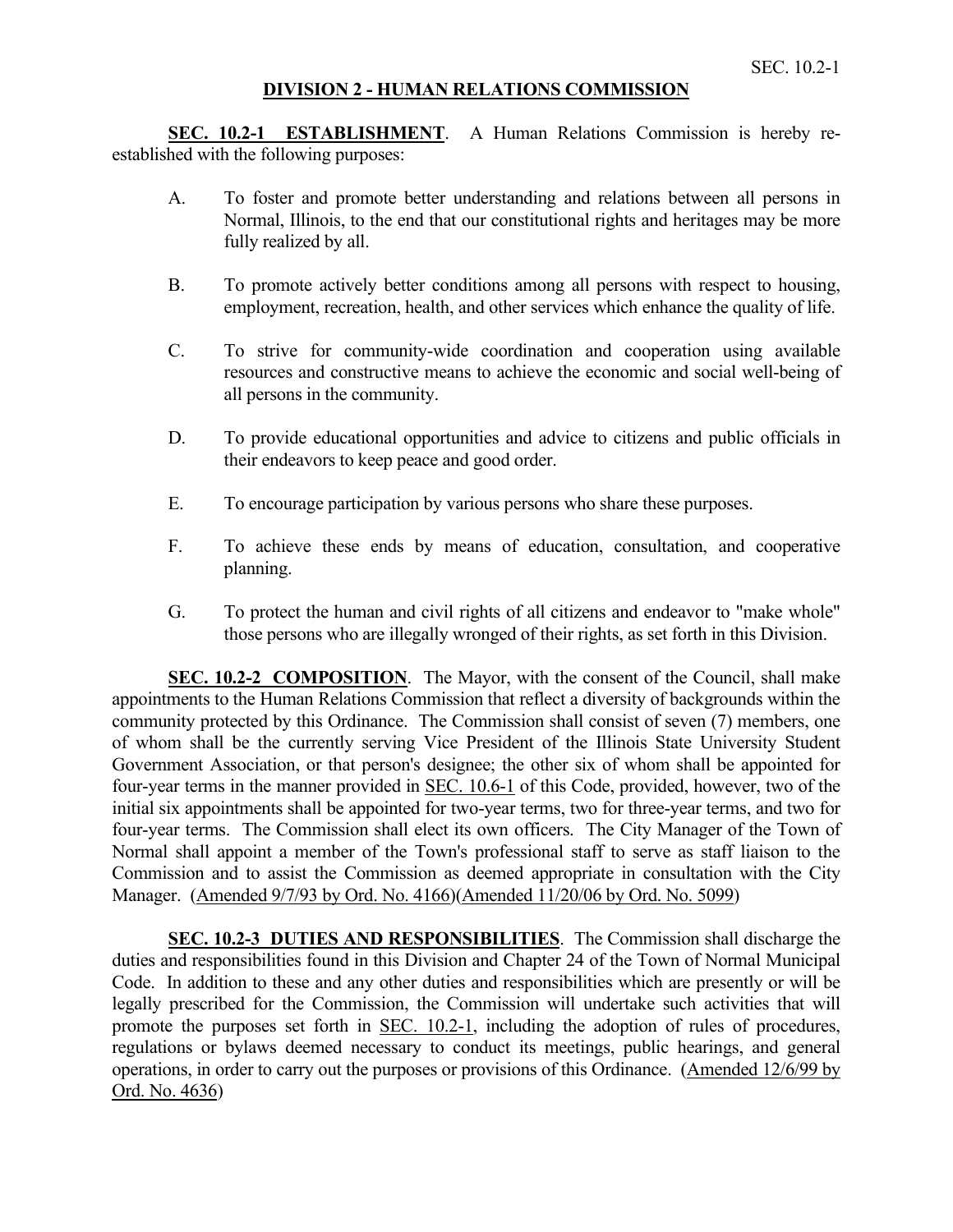**SEC. 10.2-4 MEETINGS**. All meetings shall be held at the call of the Chairperson, or Vice-Chairman in the absence of the Chairperson. The Commission shall hold eight, regularly scheduled meetings each year. Additional meetings will be held at such times as the Commission shall determine. At its September meeting, the Commission shall elect officers and determine the time, dates and place of its regularly scheduled meetings. The place of meeting shall be an accessible environment. All meetings of the Commission will be open to the public and a notice of the meeting time and place will be posted in compliance with the "open meetings" laws. With permission of the Chairperson, persons who are not currently serving on the Commission may address the Commission or may engage in the deliberations of the meeting. (Amended 2/5/07 by Ord. No. 5115)

**SEC. 10.2-5** (Deleted 4/5/99 by Ord. No. 4586)

**SEC. 10.2-6** (Deleted 4/5/99 by Ord. No. 4586)

**SEC. 10.2-7** (Deleted 4/5/99 by Ord. No. 4586)

**SEC. 10.2-8 SEVERABILITY**. If any section, subsection, paragraph, sentence or clause of this Division is, for any reason, held to be invalid or unconstitutional, such decision shall not affect any remaining portion, section or part thereof.

(Entire Division 2 of Chapter 10 Revised 8/7/1989) (Entire Division 2 of Chapter 10 Revised 12/5/1994 by Ord. No. 4275)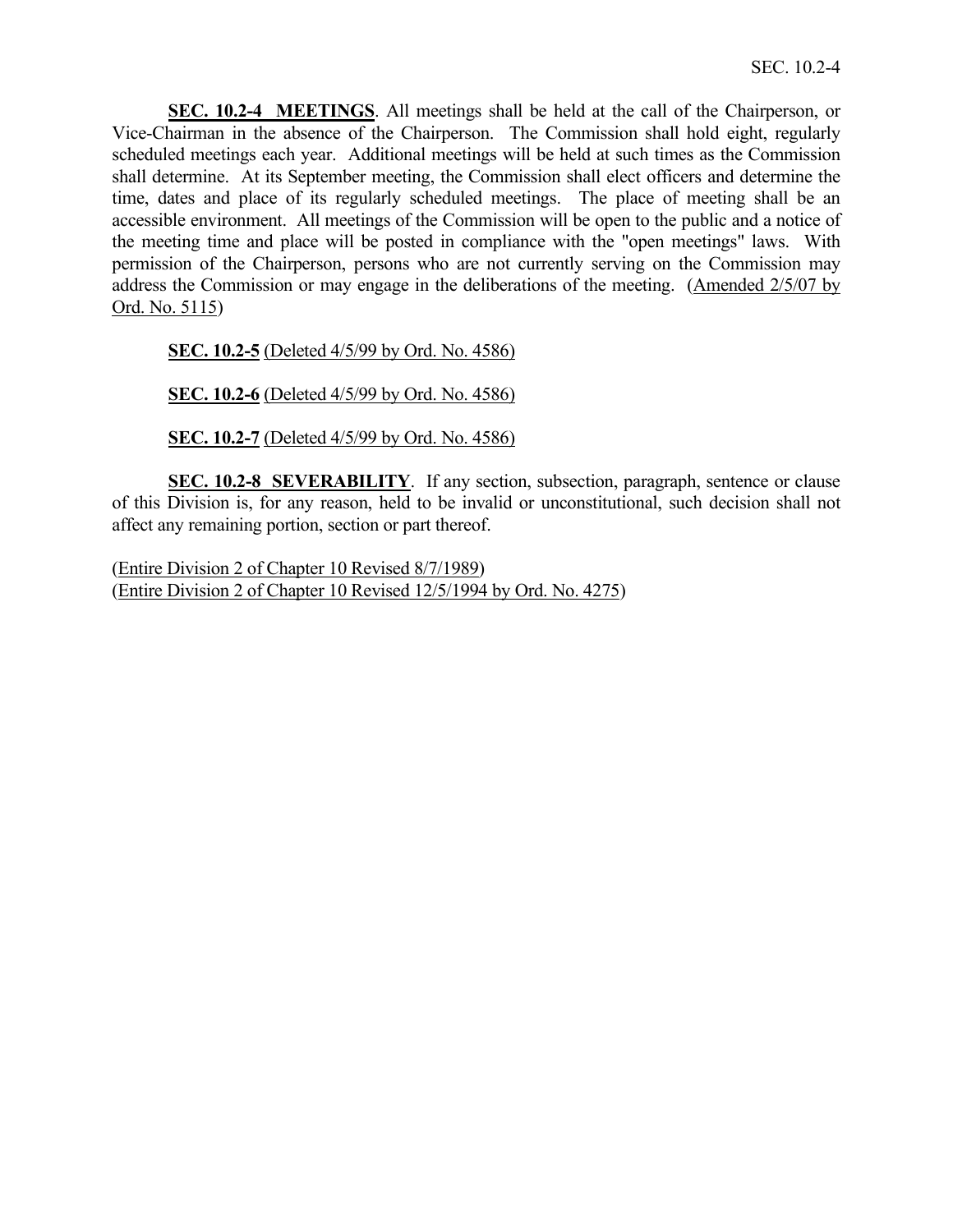## **DIVISION 3 - PLAN COMMISSION**

**SEC. 10.3-1 CREATION**. There is hereby re-established the Plan Commission heretofore appointed and its members for their respective terms and with their respective duties.

**SEC. 10.3-2 COMPOSITION.** The Planning Commission shall consist of seven (7) members who shall be residents of the Town of Normal. All members shall have the power to vote. (Revised 5/6/74)

**SEC. 10.3-3 TERMS.** Members shall be appointed for a period of four (4) years, with terms of two members expiring April 1st of each year, except for the year in which only one member's term expires. Vacancies shall be filled by appointment for unexpired terms and shall be made in the same manner as original appointments. All members of the Commission shall serve without compensation. All members of the Commission holding office at the time of the adoption of this Ordinance shall continue to hold office until the expiration of their present respective terms. (Revised 4/1/74)

**SEC. 10.3-4 REPORTS**. Said Commission annually shall elect its chairman, vicechairman and such other officers as may in its judgment be necessary from among its own membership, except that a secretary may be appointed who need not be a member of the Commission.

Said Commission shall adopt and later change or alter rules or regulations of the organization and procedure consistent with the Ordinances of the Town of Normal and the laws of the State of Illinois. The Commission shall keep written records of its proceedings, which records shall at all times be open to public inspection. The Commission shall also file an Annual Report with the Mayor and Town Council in the month of March in each year, commencing with 1969, setting forth its transactions and recommendations and shall also give such other reports at interim periods as the said Commission deems advisable for the benefit of the Mayor and Town Council.

**SEC. 10.3-5 DUTIES**. The Commission shall have the following powers and duties:

A. To prepare and recommend to the Council of the Town of Normal a comprehensive plan of public improvements, looking to the present and future development and growth of said Town. Such a plan, after its adoption by the Town Council, shall be known as the Official Plan of the Town of Normal.

Such Plan shall include reasonable requirements with reference to streets, alleys and public grounds in unsubdivided lands situated within the corporate limits or in contiguous territory not more than one and one-half miles beyond the corporate limits and not included in any other municipality; these requirements shall be effective whenever this unsubdivided land is subdivided after the adoption of the Official Plan.

B. To prepare and recommend to the Town Council of the Town of Normal, from time to time, such changes, additions or deletions in the Plan, or any part thereof, as may be deemed necessary by either the Town Council or by the Plan Commission.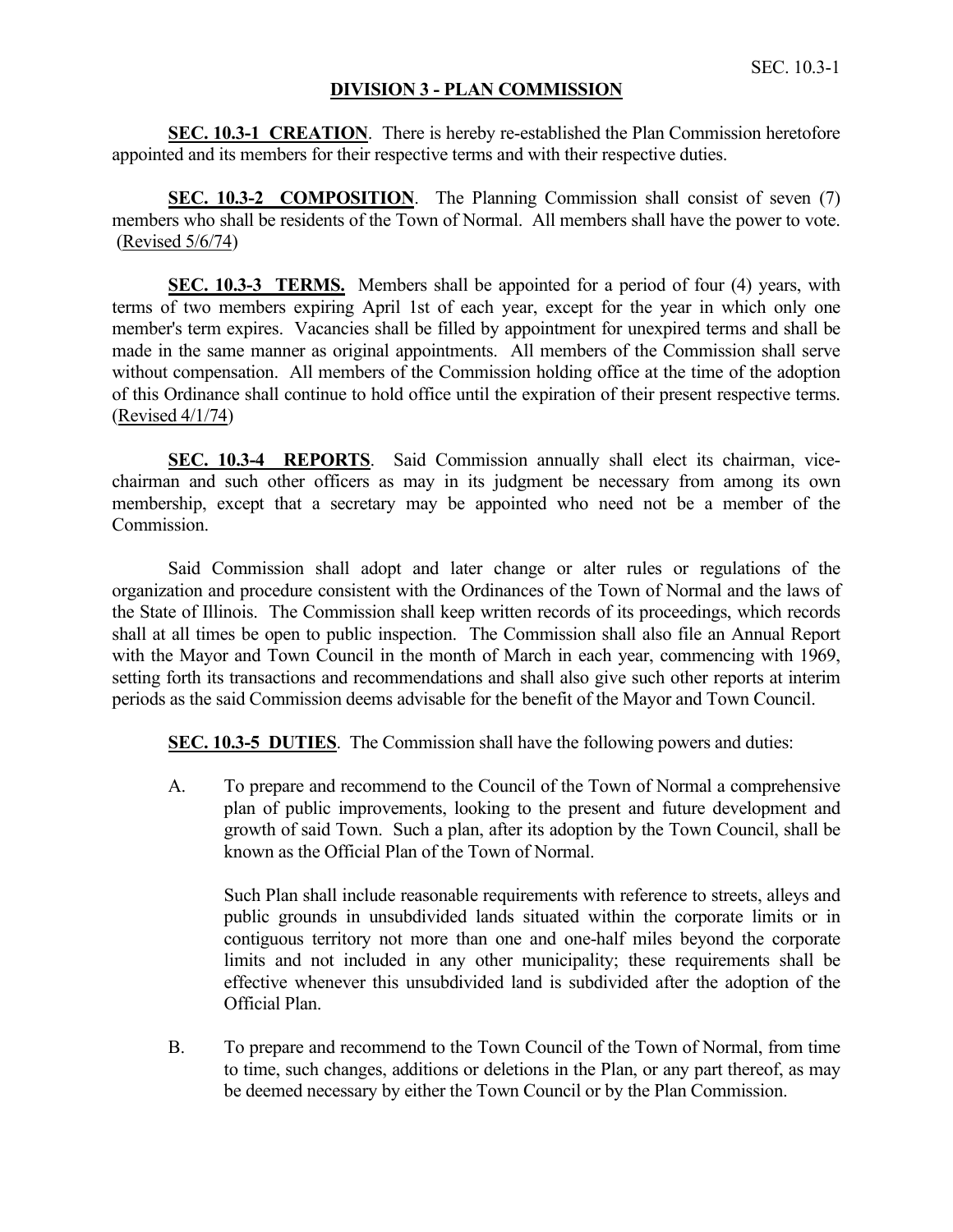- C. To prepare and recommend to the Town Council from time to time, plans and/or recommendations for specific improvements in pursuance of such Official Plan of said Town.
- D. To give aid to the municipal officials charged with the direction of projects for improvements embraced within the Official Plan, to further the making of these projects, and generally to promote the realization of the Official Plan.
- E. To arrange and conduct some form of publicity relative to its activities for the general purpose of public understanding. To establish a liaison committee with the Plan Commission and to cooperate with all municipal and regional planning commissions or agencies or groups to further the local planning program and to insure harmonious and integrated planning for the area.
- F. To make recommendations to the Board of Trustees concerning revisions in ordinances pertaining to subdivision revisions, zoning and building codes and other ordinances which in any way affect or pertain to planning or the general Town Plan as heretofore adopted.
- G. To review all proposed plats, after required notice to all interested parties, for new subdivisions or resubdivisions of land within the corporate limits or within a one and one-half mile radius of the corporate limits, and make recommendations thereon to the Board of Trustees or Town Council of said Town of Normal.
- H. To exercise such other powers germane to the powers granted by statute to said duly adopted Plan Commission as herein established by the Town of Normal according to the Laws of the State of Illinois.

**SEC. 10.3-6 MAPS AND PLATS**. No map or plat of any subdivision presented for record affecting land within the corporate limits of the Town of Normal or in contiguous territory outside of and not more distant than one and one-half miles from the limits of the Town and not included in any other municipality shall be entitled to record or shall be valid unless the subdivision thereon shall provide for streets and public grounds in conformity with any requirement applicable thereto of such Official Plan, unless specifically waived at the discretion of the Town Council.

**SEC. 10.3-7 MEETINGS**. All meetings of the Plan Commission shall be held at the call of the Chairman and at such times as the Plan Commission may determine. (Amended 11/5/73)(Amended 4/20/87)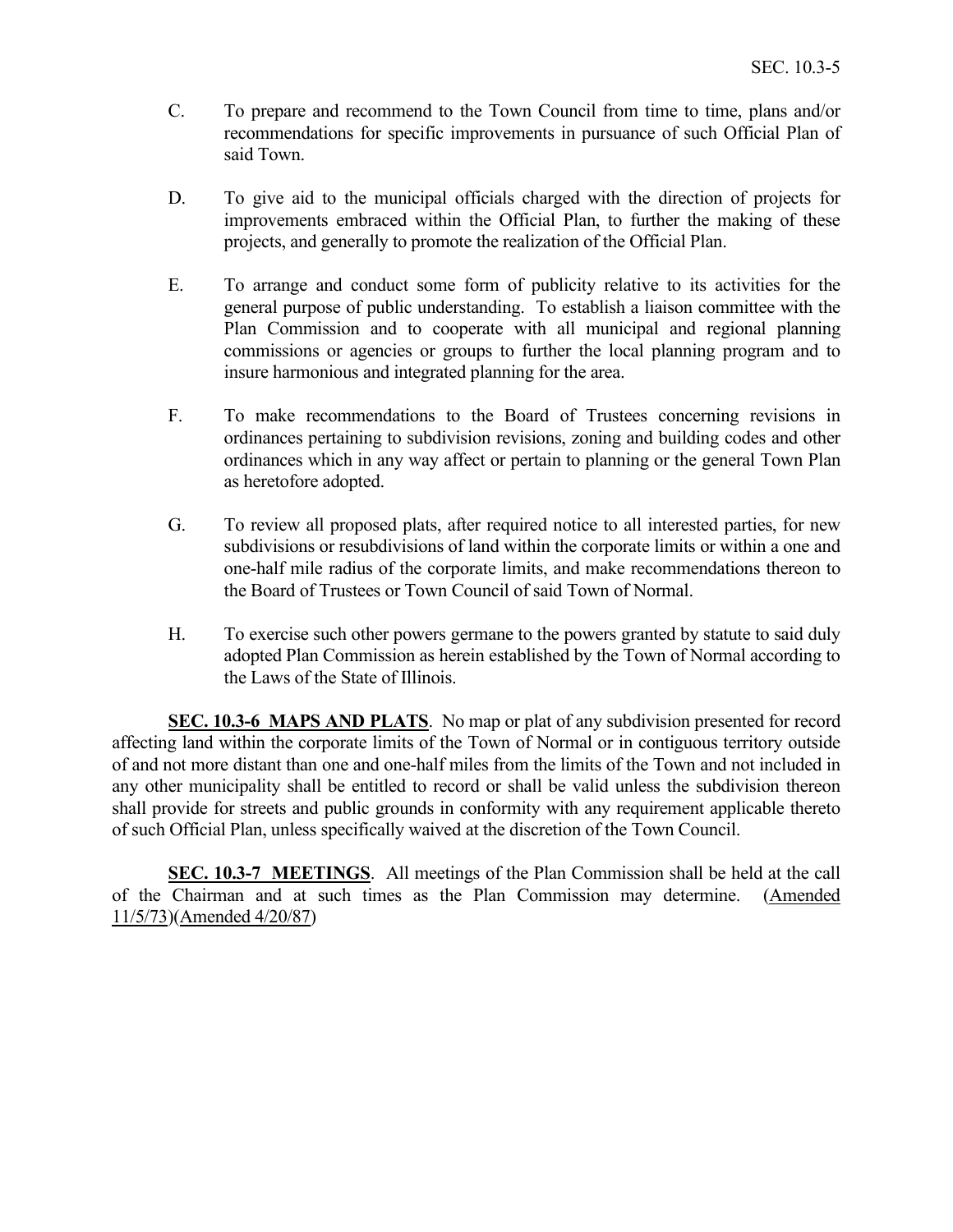# **DIVISION 4 - ZONING BOARD OF APPEALS**

**SEC. 10.4-1 CREATION**. The Zoning Board of Appeals heretofore constituted is hereby re-established and shall operate in accordance with the powers and duties prescribed in the 65 ILCS 5/11-13-1 et seq. as it now stands or as hereafter amended. (Amended 6/7/93 by Ord. No. 4143)

## **SEC. 10.4-2 MEMBERS**. (Deleted 5/6/74 by Ord. No.1236)

**SEC. 10.4-3 DUTIES**. The Zoning Board of Appeals shall have, in addition to those duties assigned to it by Statutes of the State of Illinois, all those duties specifically given and granted to it by the Zoning Ordinances of the Town of Normal and in particular those duties set forth in Chapter 15 of this Code.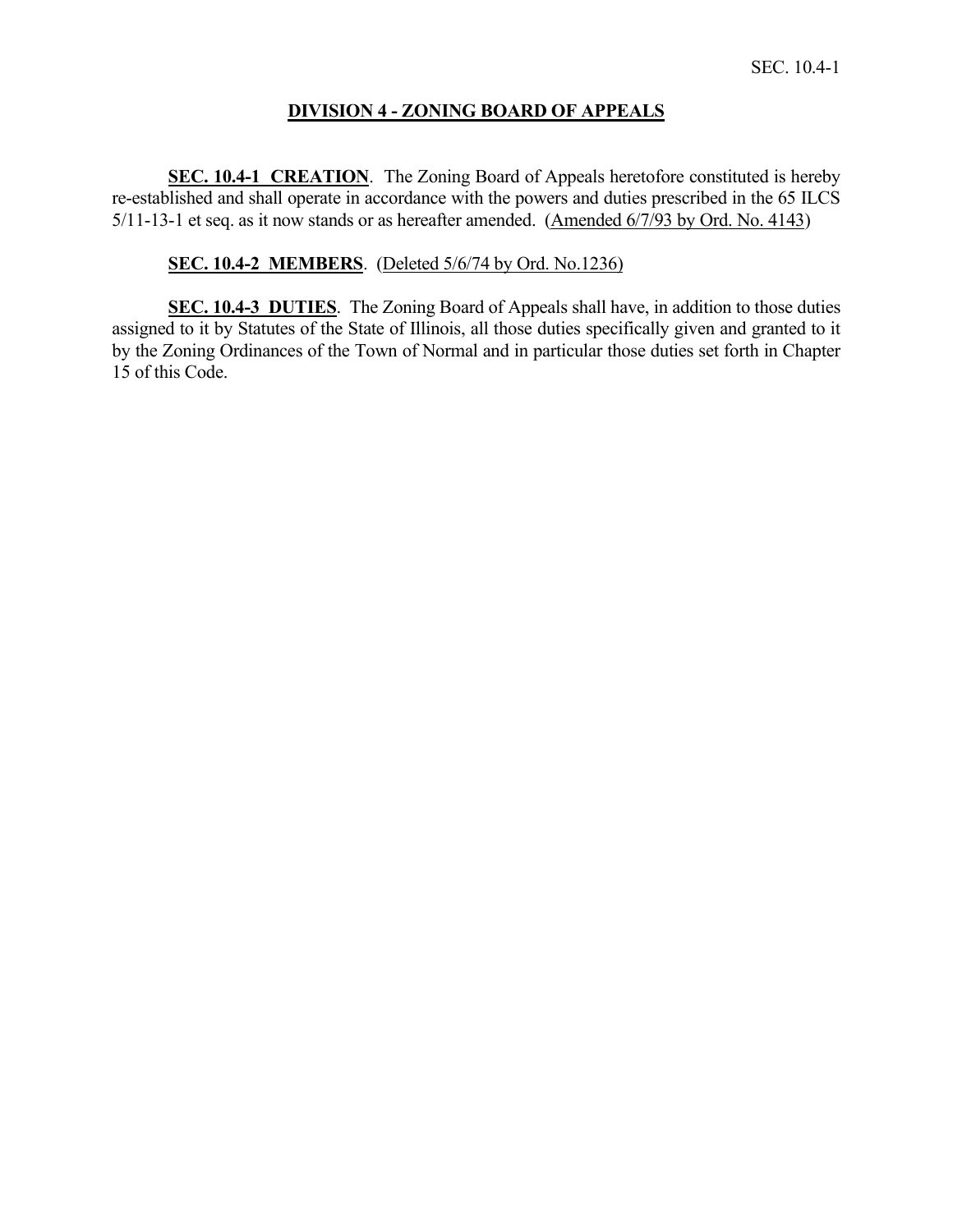# **DIVISION 5**

(Entire Division 5 Deleted 7/19/76 by Ord. No.1518)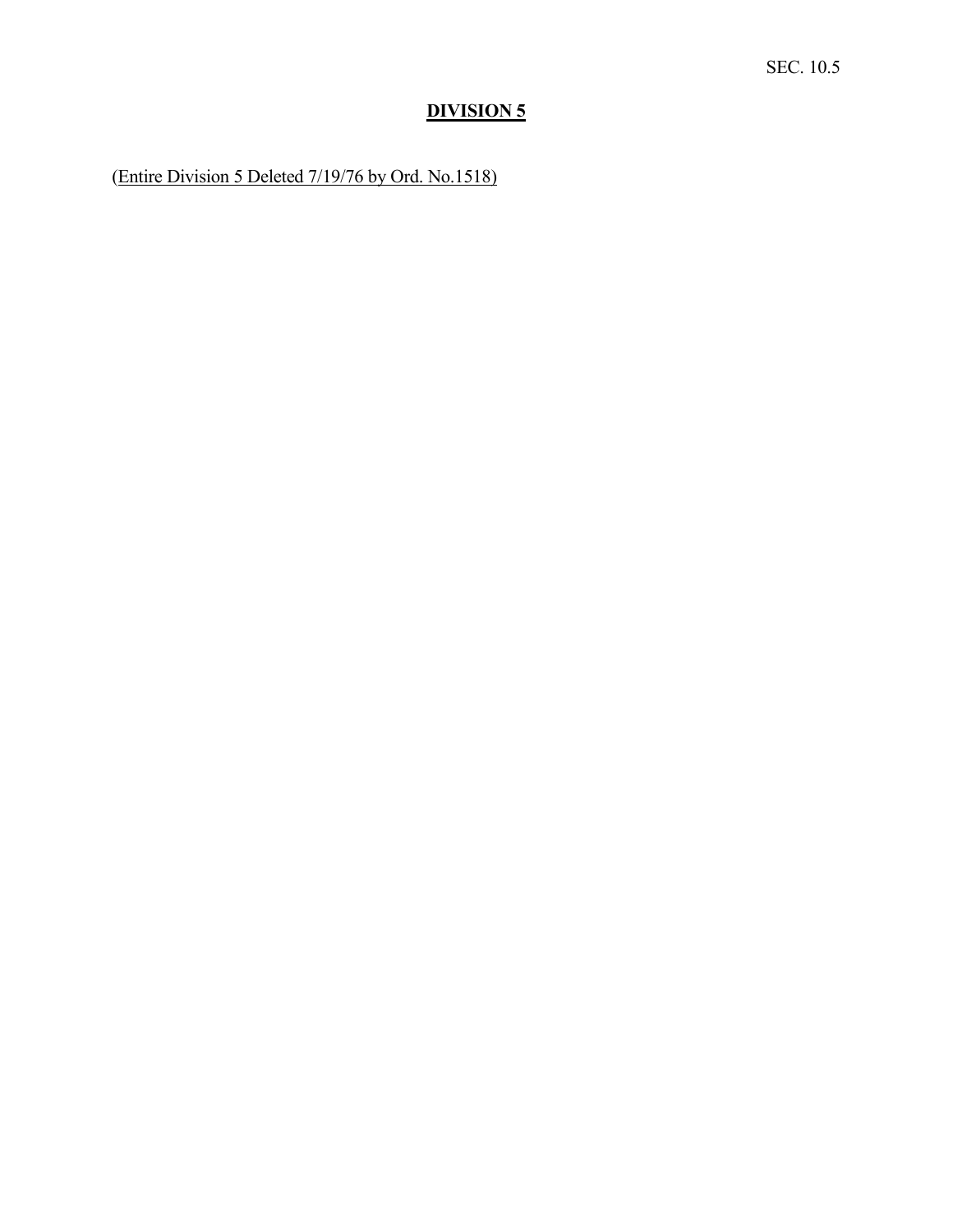# **DIVISION 6 - APPOINTMENT AND RECALL**

**SEC. 10.6-1 APPOINTMENT PROCEDURE**. Unless law or ordinance requires the election of members of Boards, Commissions or Committees of the Town, all members thereof shall be appointed, such appointments henceforth to be made as provided herein. All appointed members of Boards, Commissions or Committees of the Town of Normal shall henceforth be appointed by the President with the approval of the Board of Trustees, provided, however, where law or ordinance requires the appointment of persons with particular qualifications or credentials, only persons possessing those qualifications or credentials shall be appointed or approved.

**SEC. 10.6-2 RECALL**. The term of any appointed member of any Board, Commission or Committee of the Town of Normal may be terminated prior to the end of the stated term, for cause, in the following manner:

Pursuant to the vote of not less than 2/3 of the Board of Trustees, including the Mayor, after the filing of a written complaint, and only after a hearing, either public or private, has been held wherein said member was given an opportunity to be heard individually or by counsel or both, said hearing to be held only after notice of the time and place thereof and of the alleged cause or causes for said termination having been given to said member.

**SEC. 10.6-3 CAUSE**. Cause for recall or termination as provided for in SEC. 10.6-2 shall include but shall not be limited to the following:

- A. Three unexcused absences from regular meetings within a calendar year; (Amended 2/1/82)
- B. Frequent unexcused tardiness in attending regular meetings;
- C. Conduct unbecoming to a person holding a position of responsibility for the Town;
- D. Election or appointment to any other similar political Board, Commission or political office by any other municipal corporation or governmental entity;
- E. A judicial finding of incompetency;
- F. Conviction of a felony.

(Entire Division 6 revised 5/6/74)(Revised 5/7/07 by Ord. No. 5133)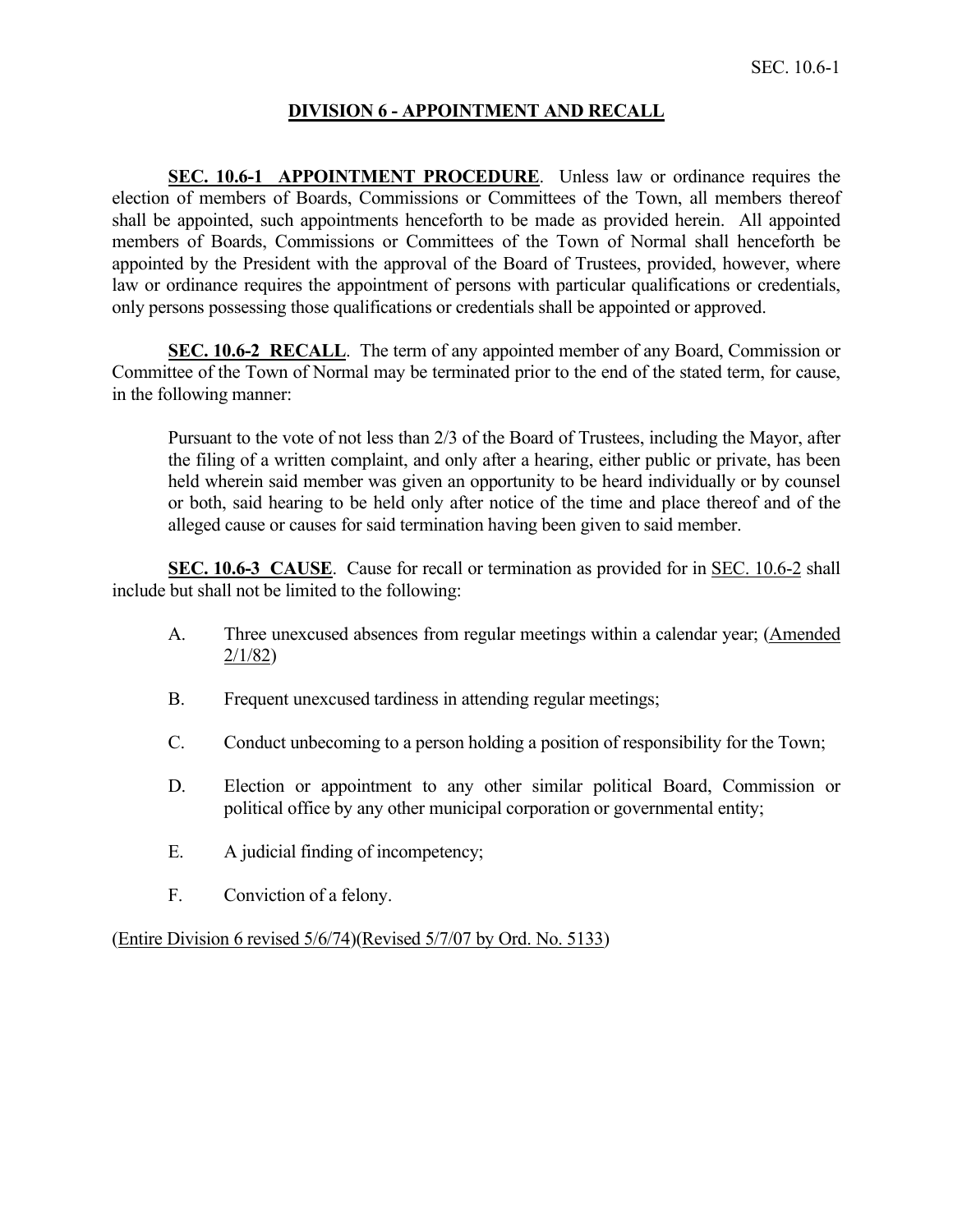# **DIVISION 7 - RESERVED**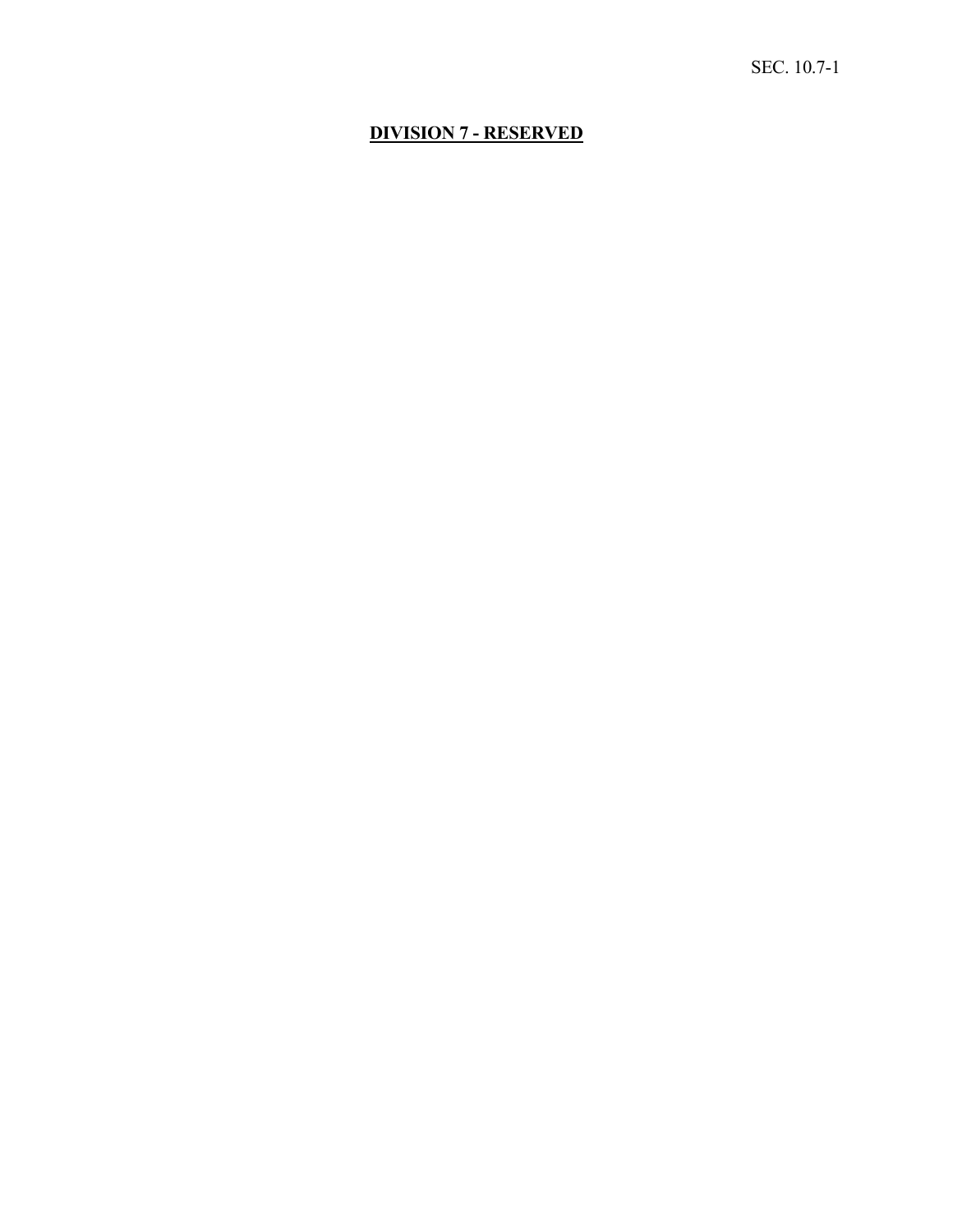### **DIVISION 8 - BLOOMINGTON-NORMAL SISTER CITY COMMITTEE**

**SEC. 10.8-1 CREATION**. There is hereby created a Bloomington-Normal Sister City Committee which shall function as outlined in this Section.

**SEC. 10.8-2 PURPOSE**. The purpose of the Bloomington-Normal Sister City Committee shall be to further international relations and good will between the Bloomington-Normal community and Asahikawa, Hokkaido, Japan, pursuant to the People to People Program instituted by the U.S. State Department.

**SEC. 10.8-3 MEMBERSHIP**. The Sister City Committee shall consist of twenty (20) members, ten (10) of which shall be nominated by the Mayor of the City of Bloomington with the advice and consent of the City Council; ten (10) of which are to be nominated by the Mayor of the Town of Normal with the advice and consent of the Normal Town Council. Each member shall serve a term of three (3) years and is not limited as to number of terms. Terms of office shall expire on a staggered basis so that the terms of approximately one-third  $(1/3)$  of the officers shall expire each year. Members whose terms have expired shall remain in office until a successor has been duly appointed by the appropriate body. (Amended 4/17/89)

**SEC. 10.8-4 OFFICERS - POWERS AND DUTIES**. The Sister City Committee shall have such officers as may be provided for in its by-laws with such powers and duties as may be prescribed in those by-laws provided that no such powers and duties may be exercised in a manner inconsistent with the laws of the United States or State of Illinois or the ordinances of the City of Bloomington or the Town of Normal.

**SEC. 10.8-5 FINANCING**. The Sister City Committee shall be responsible for preparing an annual budget for its operations to be submitted to the City Council annually. Its operations shall be conducted with such funds as are provided in the budget or otherwise appropriated annually plus any funds received in the form of donations, reimbursements, or other admission or other charges provided for by the Committee. In obtaining approved of expenditures, the Committee shall follow procedures prescribed by the Director of Finance. Otherwise its finances shall be as prescribed in its by-laws.

**SEC. 10.8-6 MEETINGS**. The Committee shall meet in the manner prescribed in its bylaw subject to the requirements of the Open Meetings law. (Sections 1 Through 6 of Division 8 Added 1/17/83)

**SEC. 10.8-7 INUREMENT OF INCOME**. No part of the net earnings of the Committee shall inure to the benefit, or be distributable to, its members, trustees, officers, or other private persons except that the Committee shall be authorized and empowered to pay reasonable compensation for services rendered in the standard manner in which expenditures are approved and paid. (Added 7/16/84)

**SEC. 10.8-8 LEGISLATIVE OR POLITICAL ACTIVITIES.** No substantial part of the activities of the Committee shall be the carrying on or propaganda or otherwise attempting to influence legislation and the Committee shall not participate in or intervene in (including the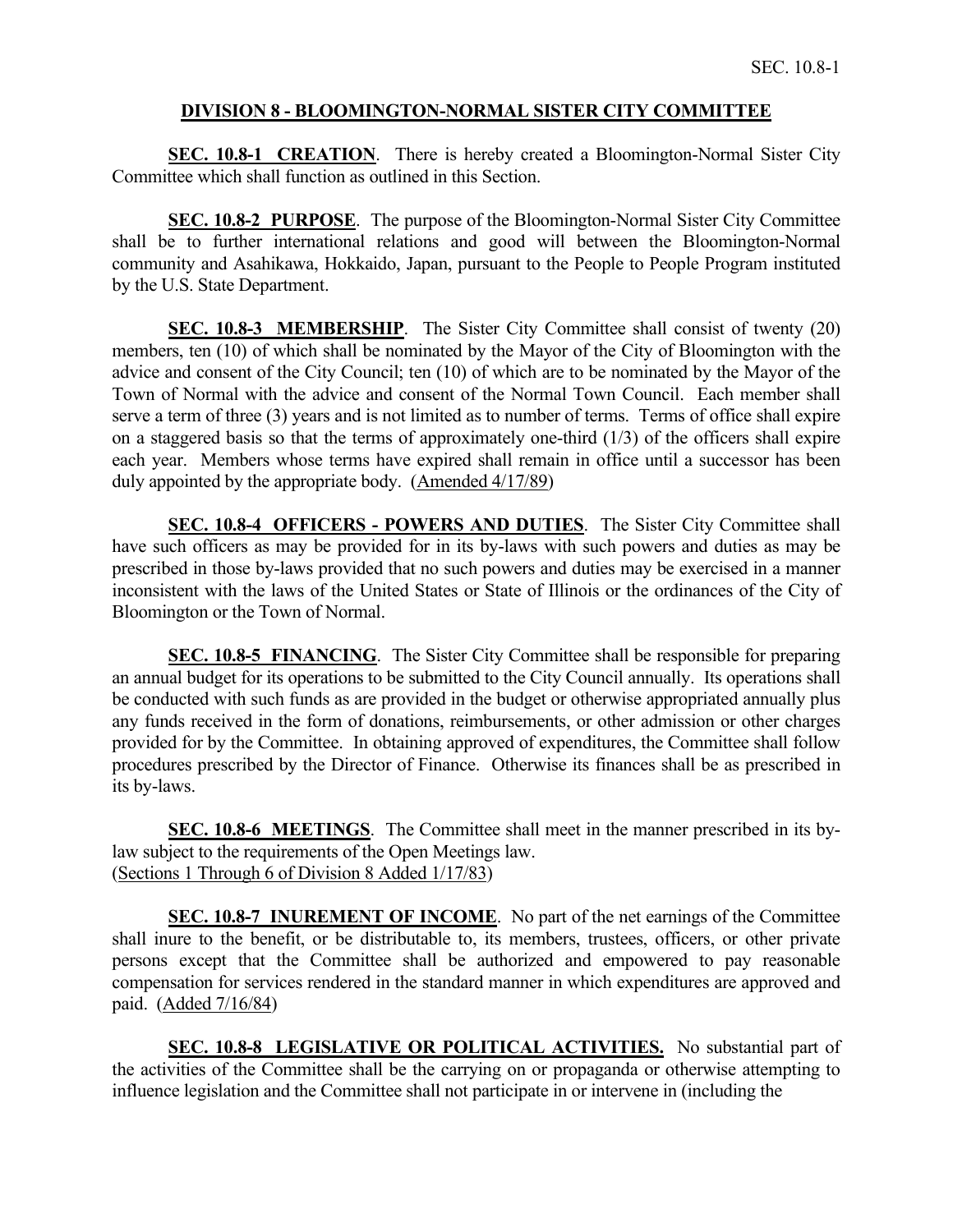publishing or distribution of statements) any political campaign on behalf of any candidate for public office. (Added 7/16/84)

**SEC. 10.8-9 OPERATIONAL LIMITATIONS**. Notwithstanding any other Section of this Division, the Committee shall not carry on any other activity not permitted to be carried on:

- A. By an organization exempt from Federal Income Tax under Sec. 501(C)(3) of the Internal Revenue Act of 1954 (or the corresponding provisions of any future United States Internal Revenue Law); or
- B. By an organization, contributions to which are deductible under Sec.  $170(c)(2)$  of the Internal Revenue Code of 1954 (or the corresponding provisions of any future United States Internal Revenue Law). (Added 7/16/84)

**SEC. 10.8-10 DISSOLUTION CLAUSE.** Upon the dissolution of the Committee, the officers shall, after paying or making provisions for the payment of all of the liabilities of the Committee, dispose of all the assets of the Committee exclusively for the purposes of the Committee in such manner, or to such organization or organizations organized and operated exclusively for charitable, educational, religious, or scientific purposes, including the lessening of the burdens of government, as shall at the time qualify as an exempt organization or organizations under Sec. 501(c)(3) of the Internal Revenue Code of 1954 (or the corresponding provision of any future United States Internal Revenue Law), as the Committee shall determine. Any such assets not so disposed of shall be disposed of by the Circuit Court of the County in which the principal office of the Committee is then located, exclusively for such purposes or to such organization or organizations, as said Court shall determine, which are organized and operated exclusively for the purposes set forth herein. (Added 7/16/84)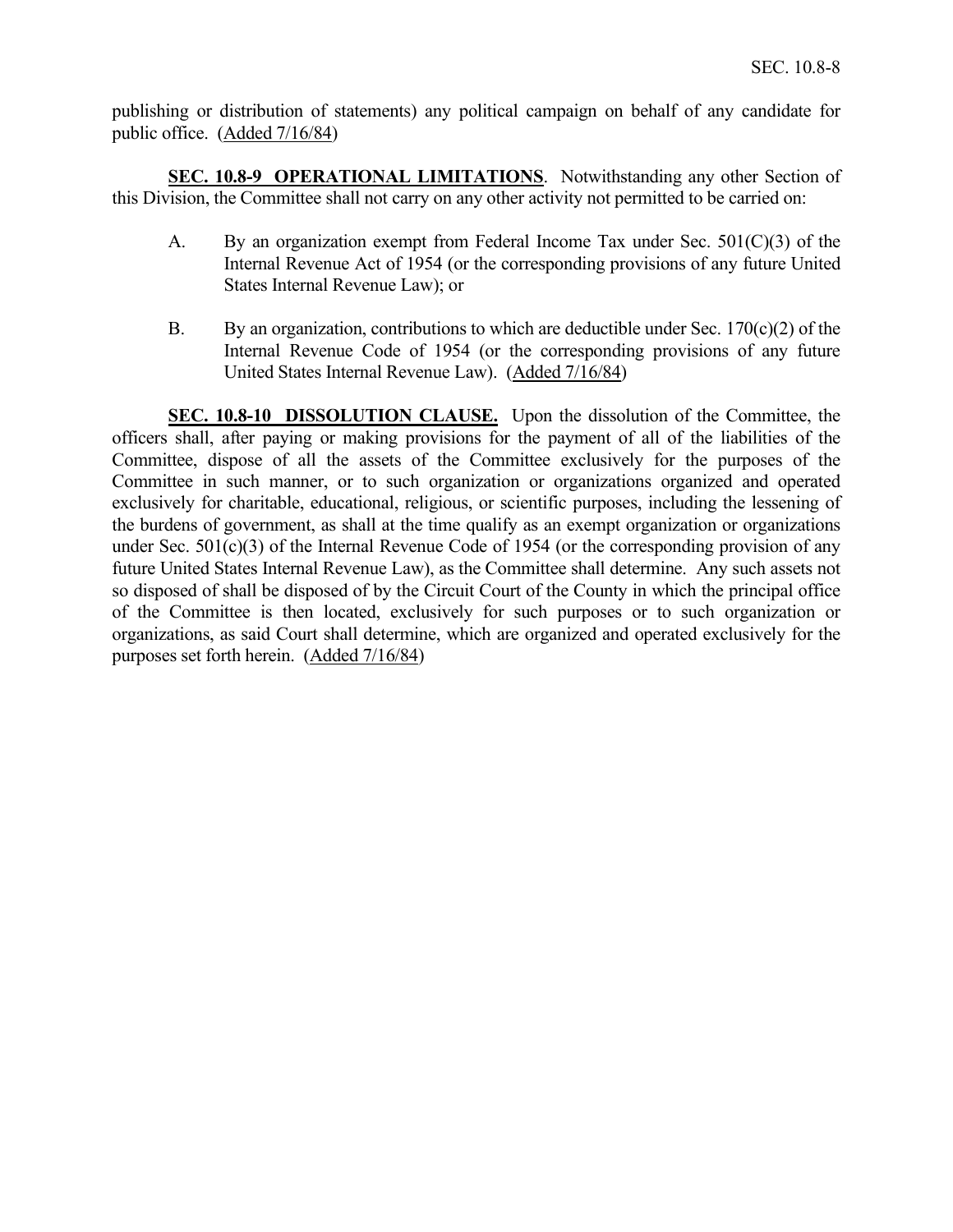## **DIVISION 9 - BOARD OF FIRE AND POLICE COMMISSIONERS**

**SEC. 10.9-1 BOARD OF FIRE AND POLICE COMMISSION**. The Board of Fire and Police Commission was abolished by Ordinance No. 4946 and all authority to make employment decisions regarding members of the Police and Fire Departments of the Town of Normal was delegated to the City Manager, including, but not limited to, the power to select, appoint, discipline and remove. Effective January 1, 2012, certain minimum standards were established by the Illinois legislature for original appointments to the Fire Department in Illinois municipalities (Public Act 97-0251 amending Sections 10-2.1-6.3 and 10-2.1-6.4 of the Illinois Municipal Code). In order to comply with the minimum standards established in Public Act 97-0251, the City Manager is hereby appointed and deemed to constitute the Town of Normal Board of Fire and Police Commission for the limited purpose of issuing Certificates of Original Appointment to the position of firefighter in the Town of Normal Fire Department in conformance with the minimum standards established in 65 ILCS 10-2.1-6.3 or 65 ILCS 10-2.1-6.4 and other more stringent standards, if any, established by the City Manager.

**SEC. 10.9-2 COORDINATION OF DIVISION 2.1 OF ARTICLE 10 OF THE ILLINOIS MUNICIPAL CODE AND THIS DIVISION**. None of the provisions of Division 2.1 of Article 10 of the Illinois Municipal Code (65 ILCS 5/10-2.1-1 *et seq.*) shall apply to or limit the authority of the City Manager to make any and all employment decisions concerning the Normal Fire and Police Departments. It is the intent of this Section to grant to the City Manager any and all authority to make any and all decisions regarding employment and management of the Normal Police and Fire Departments. As used herein employment includes, but is not limited to, selection and appointment of persons as police officers and firefighters regardless of rank, and discipline and removal of police officers and firefighters regardless of rank, provided, however, the foregoing authority shall be limited to the extent the home rule authority of the Town of Normal is preempted by State legislation and is further subject to any applicable codes and ordinances of the Town.

None of the statutory provisions of Division 2.1 of Article 10 of the Illinois Municipal Code shall apply to the Board of Fire and Police Commission as constituted by this Division or to the City Manager acting as the Board of Fire and Police Commission, except with regard to the minimum standards set forth in said Division 2.1 for original appointments to the office of firefighter.

(Entire Section 10.9 was added 3/19/2012 by Ord. No. 5433)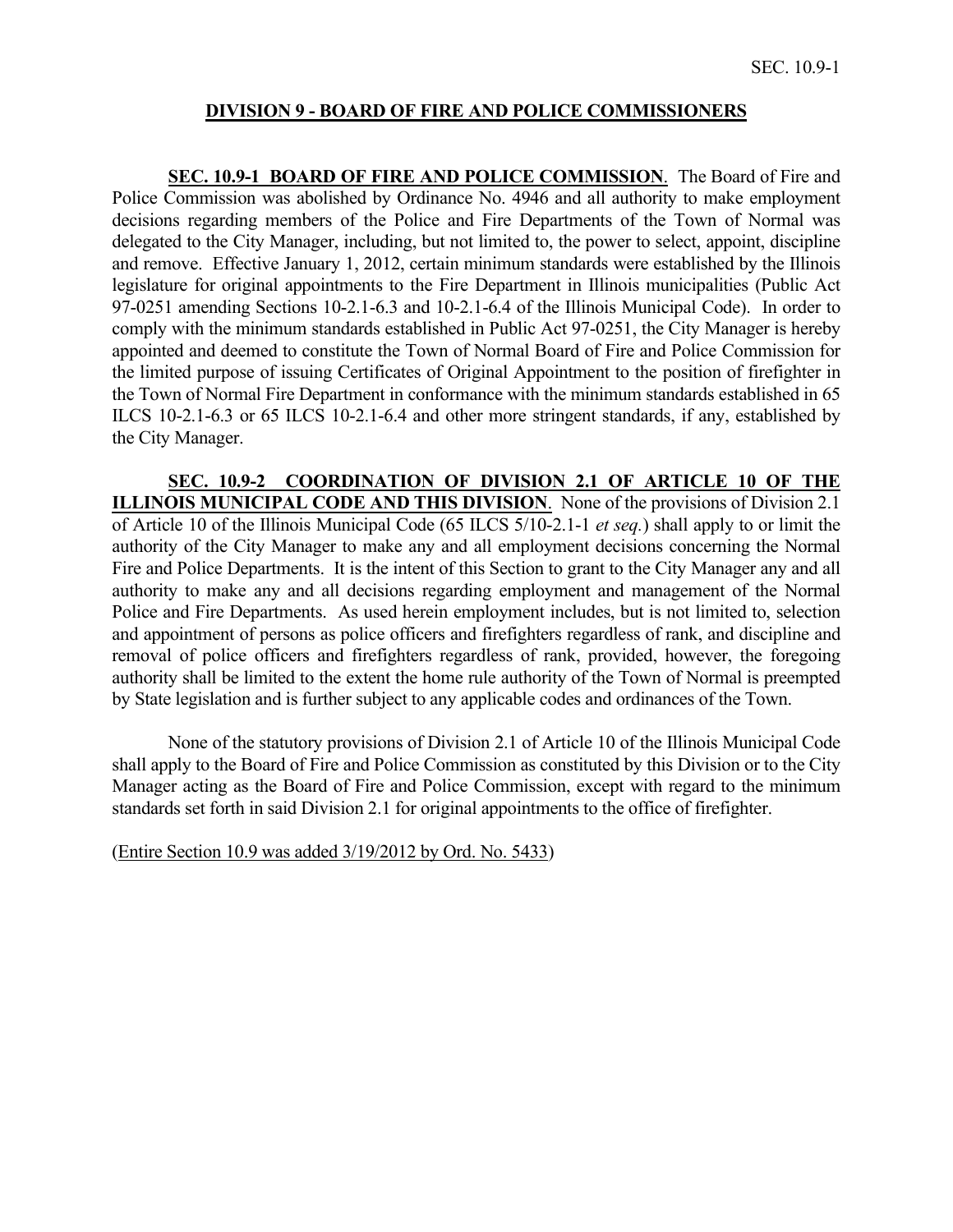# **DIVISION 10**

(Division 10 Deleted in its entirety 2/5/07 by Ord. No. 5115)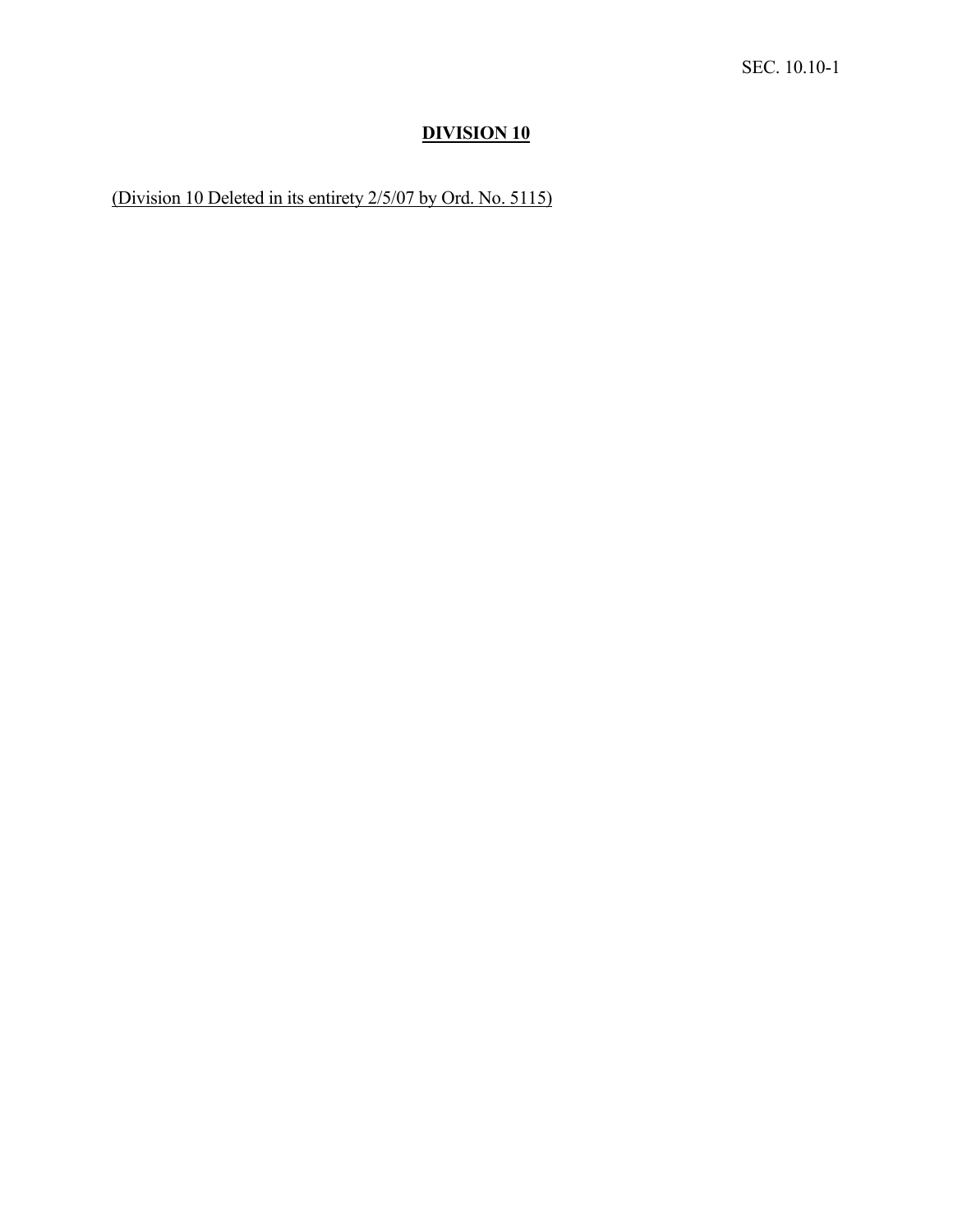### **DIVISION 11 - THEATER ADVISORY BOARD**

**SEC. 10-11.1 CREATION**. There is hereby established the Theater Advisory Board of and for the Town of Normal.

**SEC. 10-11.2 COMPOSITION**. The Theater Advisory Board shall be composed of seven (7) members who shall be residents of McLean County.

**SEC. 10.11-3 APPOINTMENT**. Members of the Theater Advisory Board shall be appointed by the President of the Board of Trustees with the advise and consent of the Board of Trustees.

**SEC. 10.11-4 TERM.** Members shall be appointed for terms of three (3) years. Notwithstanding the foregoing, two (2) of the initial appointments shall be for one (1) year, two (2) of the initial appointments shall be for two (2) years, and three (3) of the initial appointments shall be for three (3) years. All members shall continue to serve until their successors are appointed and approved. One (1) of the members shall be nominated by the President of the Uptown Normal Business Association from among the Association's membership. All other vacancies shall be filled for the unexpired term in the same manner as other appointments. All members of the Board shall serve without compensation. A chairperson and vice-chairperson shall be elected by the Board from among its members for a term of one (1) year.

**SEC. 10.11-5 PURPOSE**. The Theater Advisory Board shall serve an advisory function to the President and Board of Trustees concerning issues affecting use and operation of the Normal Theater. The Board shall assist in creating and suggesting solutions to issues affecting the Normal Theater. The Board shall also be responsible for providing input and feedback to Town government on various Theater use and operation policies of the Town. The Board shall formulate and oversee fundraising for the Normal Theater.

**SEC. 10.11-6 POWERS.** The Board shall have all of the authority necessary to carry out its purposes but shall have no authority to expend funds except as approved by the corporate authorities of the Town of Normal.

**SEC. 10.11-7 DUTIES**. The Board shall meet upon the call of the Chairperson and shall hold four (4) regularly scheduled meetings each year. The Board may meet more often upon the call of the Chairperson. All meetings will be open to the public and all requirements of the "open meetings" law of the State of Illinois shall be complied with. The Board shall provide the President and Board of Trustees with a quarterly report of its activities, concerns, and ideas. The Board shall develop by-laws to govern its actions.

**SEC. 10.11-8 STAFF**. The Board may utilize the services of the Town staff to the extent authorized by the Municipal Manager.

(Entire Division 11 of Chapter 10 Added 4/5/93 by Ord. 4126)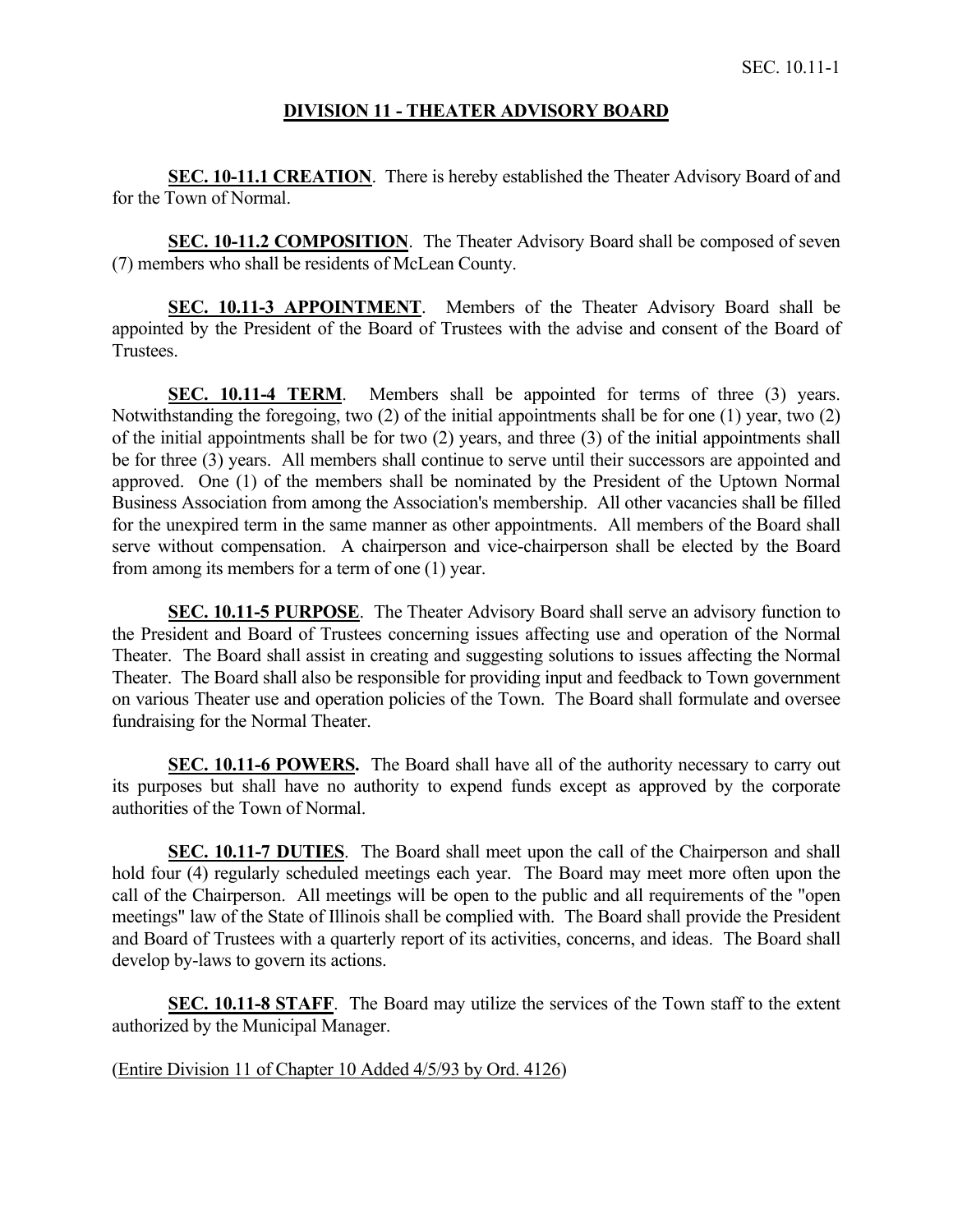# **DIVISION 12 - UPTOWN DESIGN REVIEW COMMISSION**

**SEC. 10.12-1 CREATION**. There is hereby established the Uptown Design Review Commission for the Town of Normal.

**SEC. 10.12-2 COMPOSITION.** The Commission shall consist of seven (7) members; two (2) of whom shall have a background in design, including formal training or practical experience in architecture or landscape design. Members of the Commission need not be residents of the Town of Normal.

**SEC. 10.12-3 APPOINTMENT**. Members of the Uptown Design Review Commission shall be appointed by the President of the Board of Trustees with the advice and consent of the Board of Trustees.

**SEC. 10.12-4 TERM**. Members shall be appointed from terms of three (3) years, notwithstanding the foregoing, three (3) of the initial appointments shall be for one (1) year, three (3) of the initial appointments shall be for two (2) years and one (1) of the initial appointments shall be for three (3) years. All members shall continue to serve until their successors are appointed and approved. Vacancies shall be filled for the unexpired term in the same manner as other appointments. All members of the Commission shall serve without compensation. A Chairperson and Vice Chairperson shall be elected from among its membership for a one (1) year term.

**SEC. 10.12.5 PURPOSE**. The Uptown Design Review Commission is established for the purpose of applying the design guidelines applicable in the B2 Central Business District in a manner that will foster and promote high quality, attractive development and rehabilitation of structures within the District.

**SEC. 10.12-6 POWERS**. The Uptown Design Review Commission shall have all of the authority necessary to carry out its purposes, but it shall have no authority to expend funds except as approved by the corporate authorities of the Town of Normal. In the event that a conflict of interest arises during the exercise of the commission's authority over the expenditure of funds, such conflict shall be resolved in the following manner: The issue causing the conflict shall not go before the commission for a formal decision. Instead, the issue shall be considered directly by the Town Council, which will issue a final decision. Prior to the Council's decision, the Uptown Design Review Commission may consider the issue and forward a recommendation on to the Council. The commissioner with the conflict shall recuse him or herself from this discussion and recommendation. (Amended 8/18/03 by Ord. No. 4883)

**SEC. 10.12-7 JURISDICTION**. The Uptown Design Review Commission shall have jurisdiction as follows:

A. To conduct Administrative Public Hearings, make findings of fact and decide duly initiated completed applications for Certificates of Compliance under the guidelines set forth in Division 17 of Chapter 15 of the Municipal Code Town of Normal, 1969, as amended.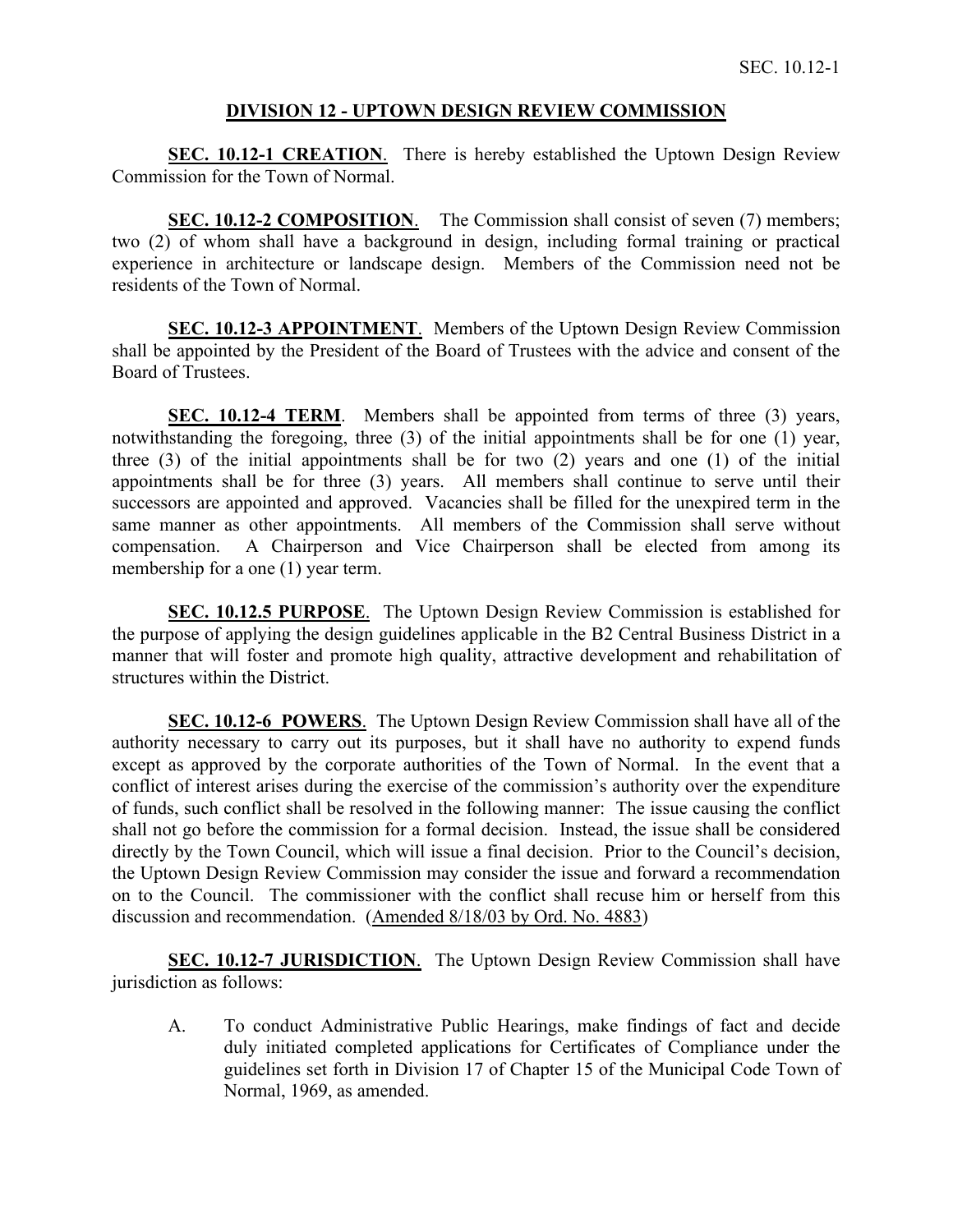- B. To recommend to the President and Board of Trustees amendments to Division 17 of Chapter 15 of the Municipal Code Town of Normal, Illinois, 1969, as amended.
- C. To undertake any other activity referred to the Commission by the President and Board of Trustees for the Town of Normal.
- D. To undertake such other activities that will promote the purposes set forth in Division 17 of Chapter 15 of the Municipal Code Town of Normal, Illinois, 1969, as amended.
- E. To adopt rules of procedure, regulations or bylaws deemed necessary to conduct its meetings, public hearings and general operations in order to carry out its purposes.
- F. To keep written records of its proceedings and report at least annually to the President and Board of Trustees of the Town of Normal.

(Entire Division 12 Added 3/18/02 by Ord. No. 4784)(Entire Division 12 Amended 4/15/02 by Ord. No. 4787)